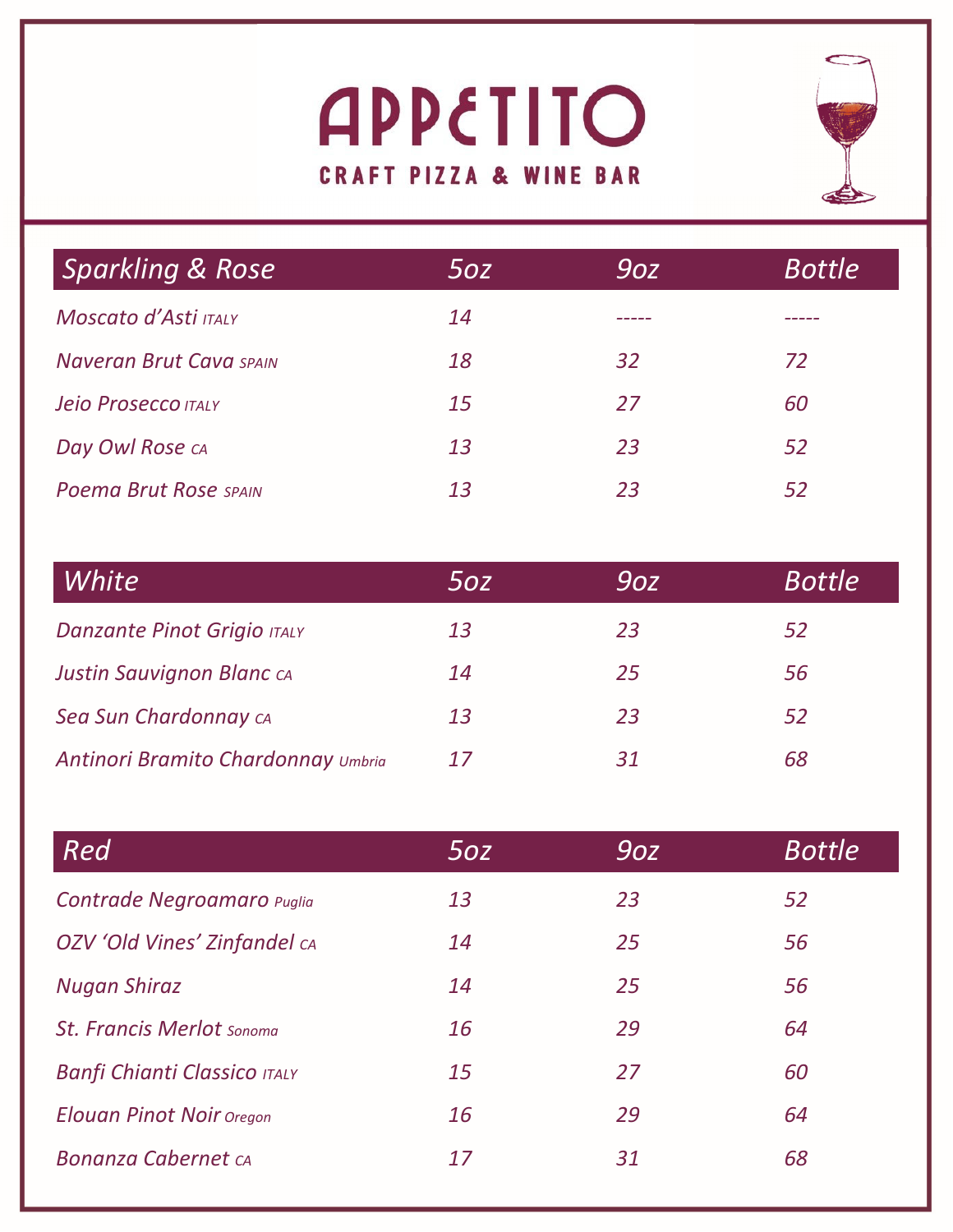

# *Signature Cocktails 14*

*Appetito Sangria Red or White*

*Sun Kissed Coconut rum, Awamori, Orange and Guava juice*

*Strawberry Daiquiri Rum, Strawberry puree, Hibiscus syrup, lime juice*

> *Limoncello Lemon Drop Limoncello, simple syrup, sugar rim*

*Rosa Lux Limoncello, Aperitivo, Butterfly vodka*

*Espresso Martini Trader Vics coffee liqueur, vodka, LaVazza espresso*

# *Classic Cocktails 13~*

*Negroni Aperol Spritz Manhattan Rocks Old Fashion*



# *Draft*

| Peroni Italian Lager                               |   |
|----------------------------------------------------|---|
| Kirin Ichiban Japanese Lager                       | 7 |
| Stella Artois Belgian Pilsner                      | Ζ |
| Kona Longboard Island Lager                        | 8 |
| <b>Kona Light Blonde Ale</b>                       | 8 |
| <b>Kona Big Wave Golden Ale</b>                    | 8 |
| <b>Kona Kua Bay ipa</b>                            | 9 |
| <b>Kona Wailua</b> Wheat Ale                       | g |
| *Selection of bottled beers available upon request |   |

# *Soft Drinks*

| Soda<br>(Pepsi, Diet Pepsi, Sierra Mist, Ginger Ale) |   |
|------------------------------------------------------|---|
| Juice (Orange, Pineapple)                            |   |
| Agua Panna/San Pellegrino                            | 7 |
| Americano/Espresso Single                            | 4 |
| Café Latte/Cappuccino                                | 6 |
| Hot Tea                                              | 3 |
| (Chamomile, Japanese Sencha, English Breakfast)      |   |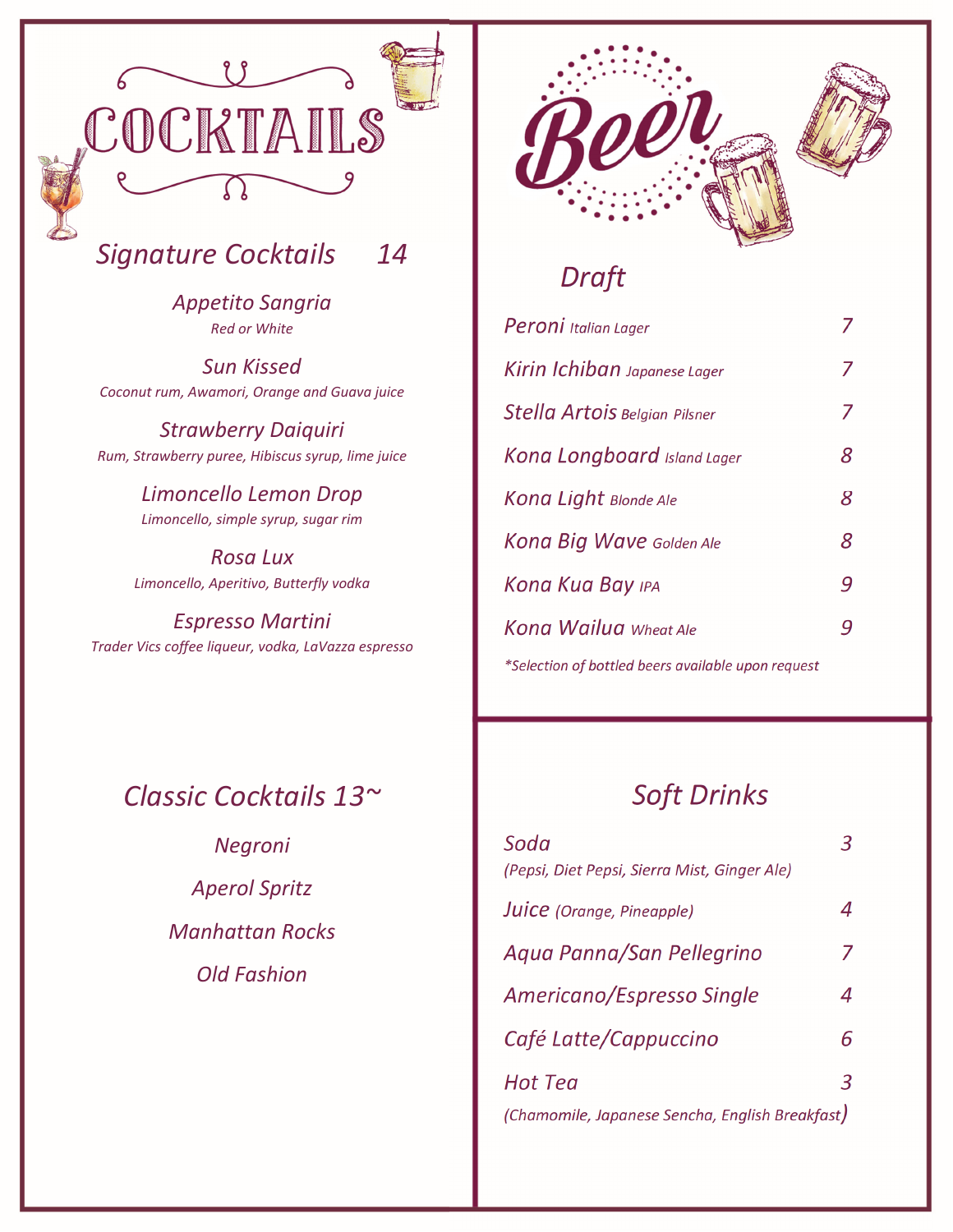

### *Sparkling*

| [Glera]<br>La Marca Extra Dry Prosecco, Italy                               | 45  |
|-----------------------------------------------------------------------------|-----|
| [Glera]<br><b>Jeio Extra Dry</b> Prosecco, Italy                            | 60  |
| [Parellada]<br><b>Naveran Vintage Brut</b> Cava, Spain                      | 72  |
| [Chardonnay, Pinot Noir]<br>Perrier-Jouet Belle Epoque<br>Champagne, France | 395 |

### *Sparkling Rose*

| [Macabeo]<br><b>Poema</b> Cava, Spain                                                | 52  |
|--------------------------------------------------------------------------------------|-----|
| [Cabernet Franc]<br><b>Bouvet Excellence</b> Champagne, France                       | 72  |
| [Chardonnay, Pinot Meunier, Pinot Noir]<br><b>Billecart-Salmon</b> Champagne, France | 185 |

#### *Rose*

| [Barbera]<br>Day Owl Shenandoah Valley, CA                     | 52 |
|----------------------------------------------------------------|----|
| [Shiraz/Syrah]<br>Tenuta Ammiraglia 'Alie' Toscana, Italy      | 59 |
| [Cabernet Franc, Merlot]<br>Kenzo Estate Yui 375ml Napa Valley | xx |



| <b>Pinot Grigio</b>            |     |
|--------------------------------|-----|
| <b>Danzante</b> Venezia, Italy | .52 |
| Maso Canali Trentino, Italy    | 55  |

# *Sauvignon Blanc Justin Paso Robles 56 Les Deux Tours Loire Valley, France 85* Byington *Liage Monterey County 96* Kenzo Estate *Asatsuyu Napa Valley 250*

### *Indigenous Italian White*

| [Garganega, Chardonnay]           |    |
|-----------------------------------|----|
| <b>Scaia Bianco</b> Veneto, Italy | 48 |

### *Chardonnay*

| <b>Sea Sun</b> California               | 52  |
|-----------------------------------------|-----|
| Antinori Bramito Umbria, Italy          | 68  |
| <b>Maison l'Envoye</b> Burgundy, France | 76  |
| <b>Patz &amp; Hall</b> Sonoma Coast     | 80  |
| <b>Stag's Leap Karia</b> Napa Valley    | 99  |
| Ferrari-Carano Sonoma Valley            | 109 |